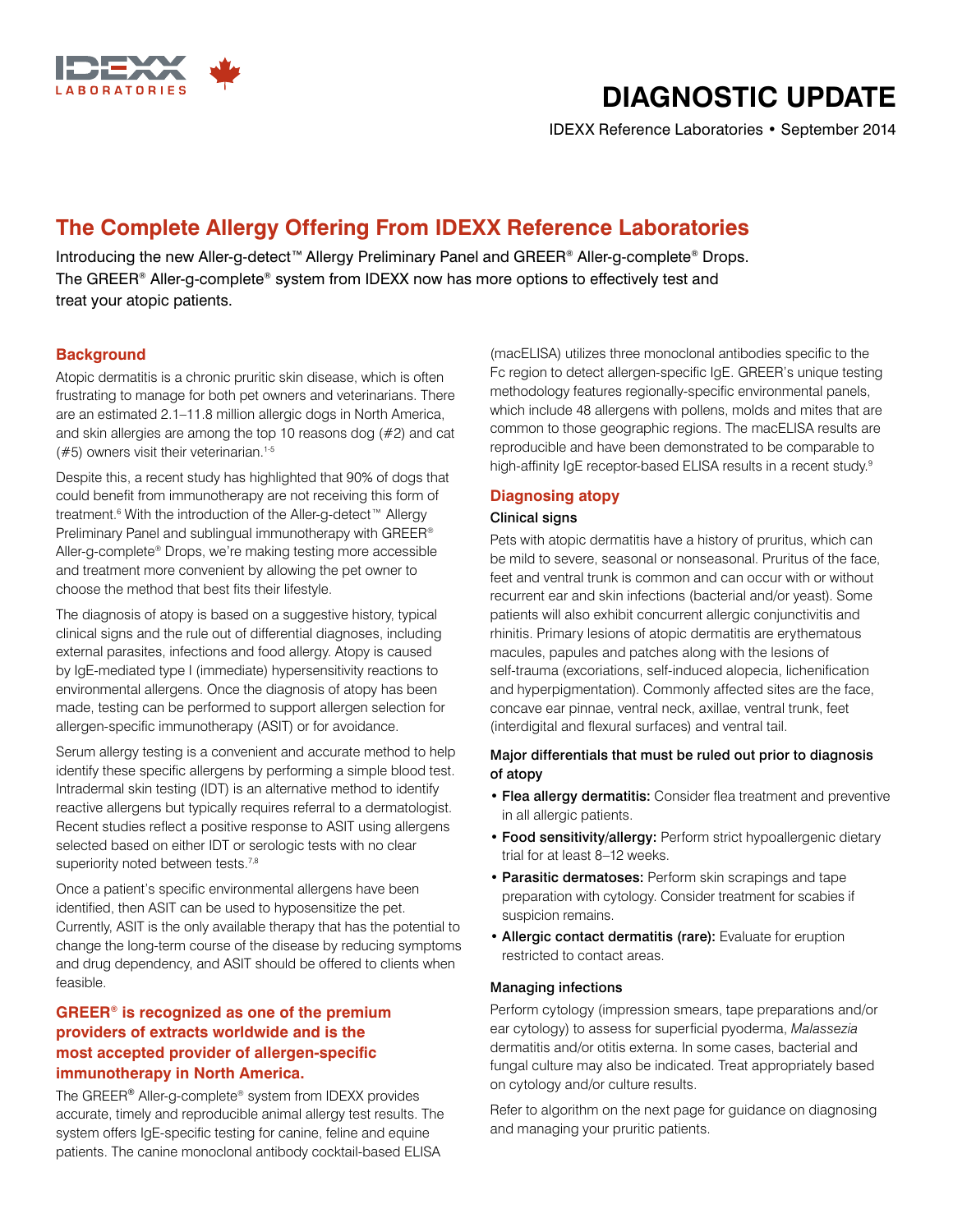#### **Clinical sign/presenting complaint: pruritic dermatitis**

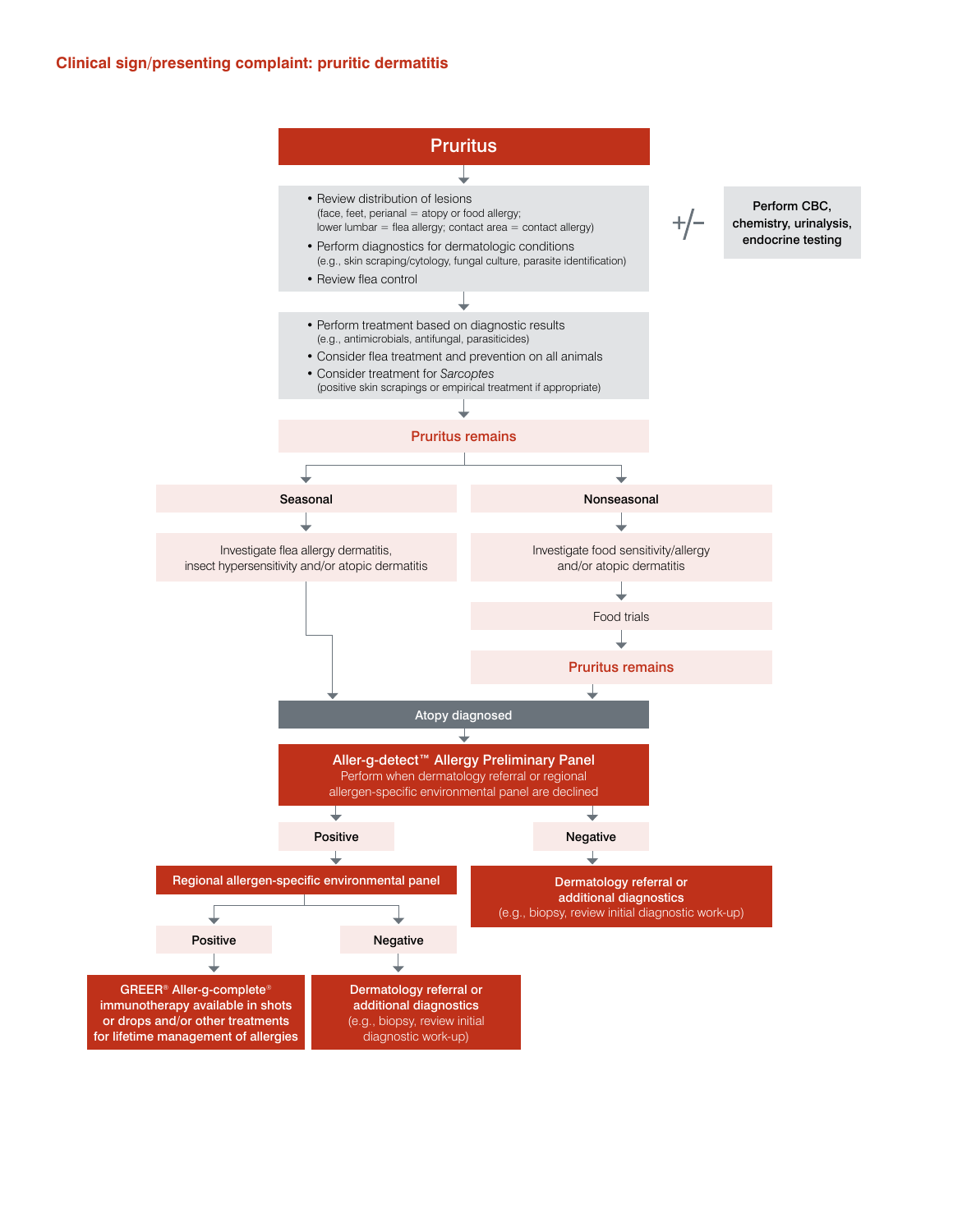#### **When to perform serum allergy testing**

Serum allergy testing should only be performed after the diagnosis of atopy has been made based on a detailed patient history and rule out of other pruritic skin diseases as outlined above. Serum allergy testing cannot be used to make the diagnosis of atopy; rather, it is used to identify appropriate environmental allergens for use in ASIT.

Serum allergy testing should only be performed after atopy has been diagnosed and when:

- A safe, effective therapy is desired to change the long-term course of the disease.
- The patient has seasonal disease, or nonseasonal disease (clinical signs for more than 3–4 months of the year).
- Nonglucocorticoid symptomatic therapies (e.g., antihistamines, topical treatments, shampoos, etc.) are ineffective.
- Cost and/or negative side effects often associated with alternative prolonged drug therapies (e.g., modified cyclosporine, glucocorticoid therapy) are undesirable.
- The owner is committed to long-term treatment of pet, understands and accepts the time and cost involved.

**Note:** Although serum allergy testing appears to be less influenced by medications (antihistamines, cyclosporine, anti-inflammatory alternate day dosing of glucocorticoids), in cases where it is medically feasible, it is better for glucocorticoid therapy to be discontinued for at least 4 weeks prior to serum allergy testing, particularly when repositol glucocorticoid injections have been used. 10

### **Ordering serum allergy testing**

When the regional allergen-specific environmental panel or a dermatology referral is declined, the Aller-g-detect™ Allergy Preliminary Panel may be another option for your atopic patients at a lower introductory cost. This new panel is a cost-effective way to quickly test appropriately diagnosed atopic patients for the presence of IgE antibodies against four common allergen groups: mites and mold, grasses, weeds, and trees.

- If there are positive results where IgE antibodies are detected to one or more of the four allergen groups, then further evaluation using the GREER® Aller-g-complete® system from IDEXX can help determine specific allergens to include in immunotherapy.
- If there is a negative result for all four allergen groups, then consider additional diagnostics or referral to a dermatologist for further assessment.

For most atopic patients, ordering the regional environmental allergy panel is indicated. These panels contain 48 environmental allergens specific to your region, including pollens (from weeds, trees and grasses), molds, and mites (including storage mites often found in pet food).

Additional panels that are less commonly indicated but can either be ordered alone or in combination with the regional allergen-specific environmental panel include an insect panel (for common household and biting insects) and a farm and stable panel (for common farm allergens, such as alfalfa, oats, etc.). A *Malassezia* allergy panel is available if hypersensitivity to this yeast is clinically suspected. Food allergy panels are available, but ideally a strict hypoallergenic dietary trial should be performed to appropriately diagnose food sensitivity/allergy.

### **Options for immunotherapy (ASIT)**

In addition to your patient's serum allergen-specific IgE panel results, you will be provided a letter with guidance and options for ordering the appropriate GREER® Aller-g-complete® immunotherapy based on the results and owner preference for delivery.

GREER Aller-g-complete from IDEXX now has to two immuno-therapy options for your atopic patients, either subcutaneous or sublingual. The new GREER® Aller-g-complete® Drops sublingual immunotherapy may help increase compliance for some pet owners because of the ease of oral administration. This therapy option is new to veterinary medicine and studies have shown that it is a safe alternative to subcutaneous immunotherapy.<sup>11</sup>

#### Comparison of immunotherapy options

| <b>Subcutaneous</b>  | <b>Sublingual</b> |
|----------------------|-------------------|
| Injections           | Oral drops        |
| 3 months             | 21 days           |
| 2-3 times per month  | Once daily        |
| 10,000 or 20,000 PNU | 20.000 PNU*       |
| Yes                  | Yes               |
| Up to 12             | Up to 12          |
| Up to $24^{\dagger}$ | Up to $12$        |
| Aqueous              | Glycerin          |
|                      |                   |

\*Or strongest available

† 2-vial set is required for prescriptions over 12 allergens.

#### **Veterinary and pet-owner resources provided**

A veterinary reference guide is provided with treatments and will allow for quick and easy access to specific information regarding the management of your atopic patients receiving immunotherapy. Included in the guide are the necessary modified and lapsed dosing schedules and maintenance guide.

A GREER Aller-g-complete kit is sent along with each initial prescription. This thermal bag includes virtually everything the pet owner needs to administer their pet's immunotherapy. The comprehensive guide provides the pet owner with an overview of why immunotherapy has been prescribed, instructions on how to administer injections or oral drops, as well as a dosing schedule and diary. In addition, the guide includes information on controlling allergens in the pet's environment and answers to some frequently asked questions.

Additional pet owner resources are available on the Pet Health Network at pethealthnetwork.com.

#### **Turnaround time**

The IDEXX nationwide network of reference laboratories provides daily courier service or IDEXX-Direct® service to pick up your specimens. You can expect results for serum allergy testing within 2-4 working days.

#### **Contacting IDEXX**

#### Laboratory Customer Support

If you have any questions regarding test codes, turnaround times or pricing, please contact Laboratory Customer Support at 1-800-667-3411, option 1, option 1.